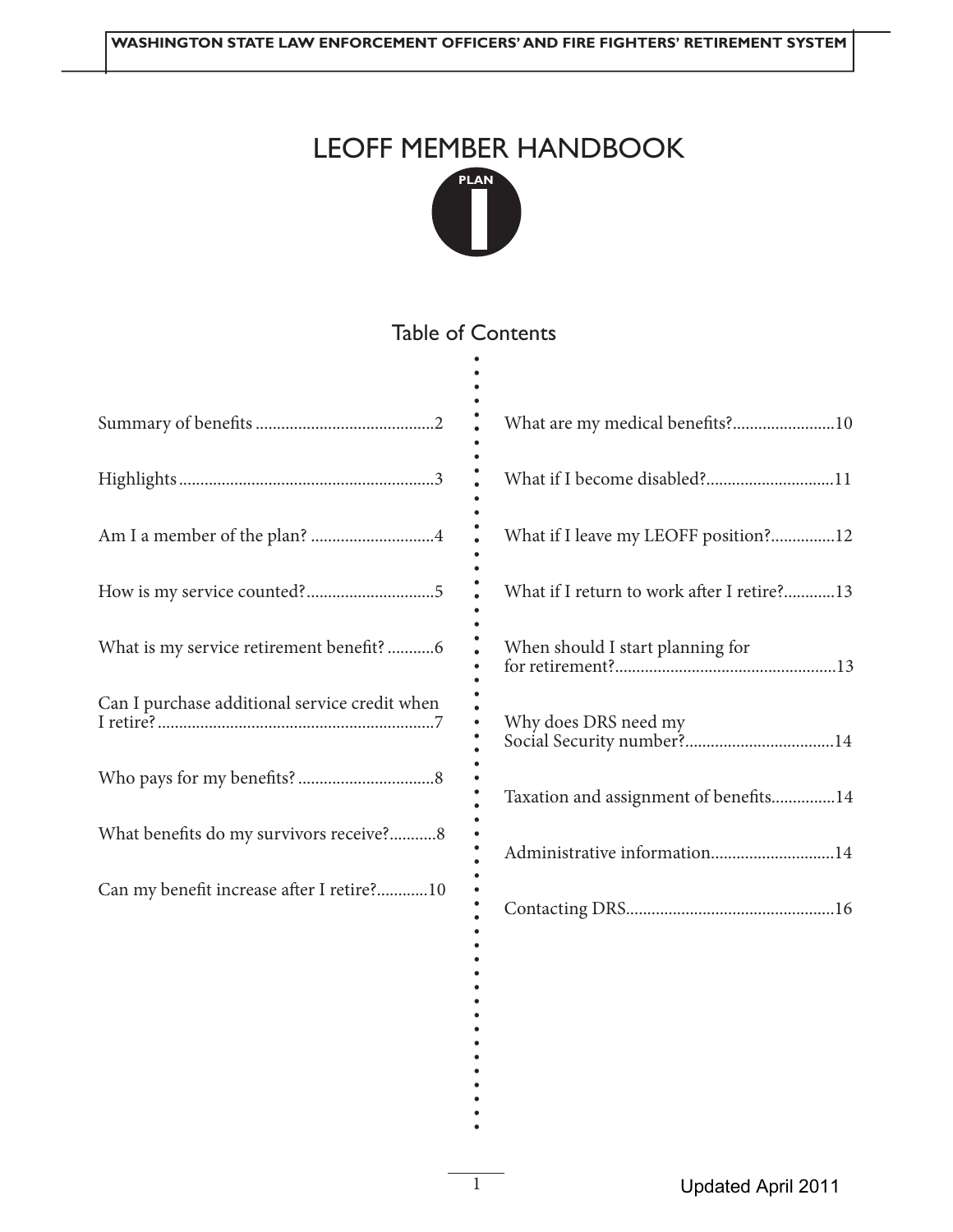# LEOFF PLAN 1: SUMMARY OF BENEFITS

**PLAN**

|                                                       | <b>LEOFF PLAN 1: SUMMARY OF BENEFITS</b>                                                                                                                                                                                                                                                                                                                                                                                                                                                                                                                                                          |
|-------------------------------------------------------|---------------------------------------------------------------------------------------------------------------------------------------------------------------------------------------------------------------------------------------------------------------------------------------------------------------------------------------------------------------------------------------------------------------------------------------------------------------------------------------------------------------------------------------------------------------------------------------------------|
| <b>Eligible for</b><br><b>Retirement</b>              | LEOFF Plan 1 provides for a retirement benefit at age 50, with five<br>years of service credit. See more information on page 6.                                                                                                                                                                                                                                                                                                                                                                                                                                                                   |
| <b>How Service Credit</b><br>is Accumulated           | You receive one service credit month for each calendar month in<br>which you receive basic salary for 70 or more hours. Learn more on<br>page 5.                                                                                                                                                                                                                                                                                                                                                                                                                                                  |
| <b>Service Credit for</b><br><b>Military Time</b>     | You may be eligible for up to five years of service credit at no charge<br>for time spent in the military. Learn more on page 5.                                                                                                                                                                                                                                                                                                                                                                                                                                                                  |
| <b>Final Average Salary</b><br>(FAS)                  | Your final average salary (FAS) is based upon whether or not you:<br>• have held the same position or rank;<br>are disabled, or<br>• were vested before you separated from employment. More<br>information is available on page 6.                                                                                                                                                                                                                                                                                                                                                                |
| <b>Service Benefit</b><br><b>Formula</b>              | The formula for your monthly service retirement benefit depends<br>on your length of service. See more information on page 6.<br>• Fewer than 10 years of service:<br>months of service credit $\div$ 12 x 1% x FAS<br>• At least 10 years, but fewer than 20 years of service:<br>months of service credit $\div$ 12 x 1.5% x FAS<br>• 20 or more years of service:<br>months of service credit $\div$ 12 x 2% x FAS                                                                                                                                                                             |
| <b>Minimum Medical and</b><br><b>Health Standards</b> | If you were hired after August 1, 1971, and you separate from<br>LEOFF-covered service, you must meet the minimum medical<br>and health standards that you first met when you were hired to<br>again be eligible for membership. Learn more on page 4.                                                                                                                                                                                                                                                                                                                                            |
| <b>Contribution Rates</b>                             | You may be required to contribute a percentage of your monthly<br>salary. This rate is set by law, and may be changed by legislative<br>action. More information is available on page 8.                                                                                                                                                                                                                                                                                                                                                                                                          |
| <b>Disability Benefits</b>                            | The disability retirement benefit is equal to 50 percent of your<br>FAS. You will receive an additional five percent of FAS for each<br>"eligible child," up to a combined amount of 60 percent of FAS.<br>Learn more on page 11.                                                                                                                                                                                                                                                                                                                                                                 |
| <b>Death in Service</b><br><b>Survivor Benefit</b>    | • If you die in service, your eligible spouse will receive a benefit<br>equal to 50 percent of your final average salary.<br>• If you die after you begin receiving a service or disability<br>retirement, your eligible spouse will continue to receive the<br>amount you were receiving at the time of your death.<br>• If you die as a result of an injury or occupational disease sustained<br>in the course of employment, your designated beneficiary may be<br>eligible to be paid a one-time duty-related death benefit in addition<br>to normal survivor benefits. Learn more on page 9. |
| <b>Cost of Living</b><br><b>Adjustment</b>            | On April 1 of every year following your first full year of retirement,<br>your monthly benefit for service or disability will be adjusted based on<br>the Consumer Price Index. Learn more on page 10.                                                                                                                                                                                                                                                                                                                                                                                            |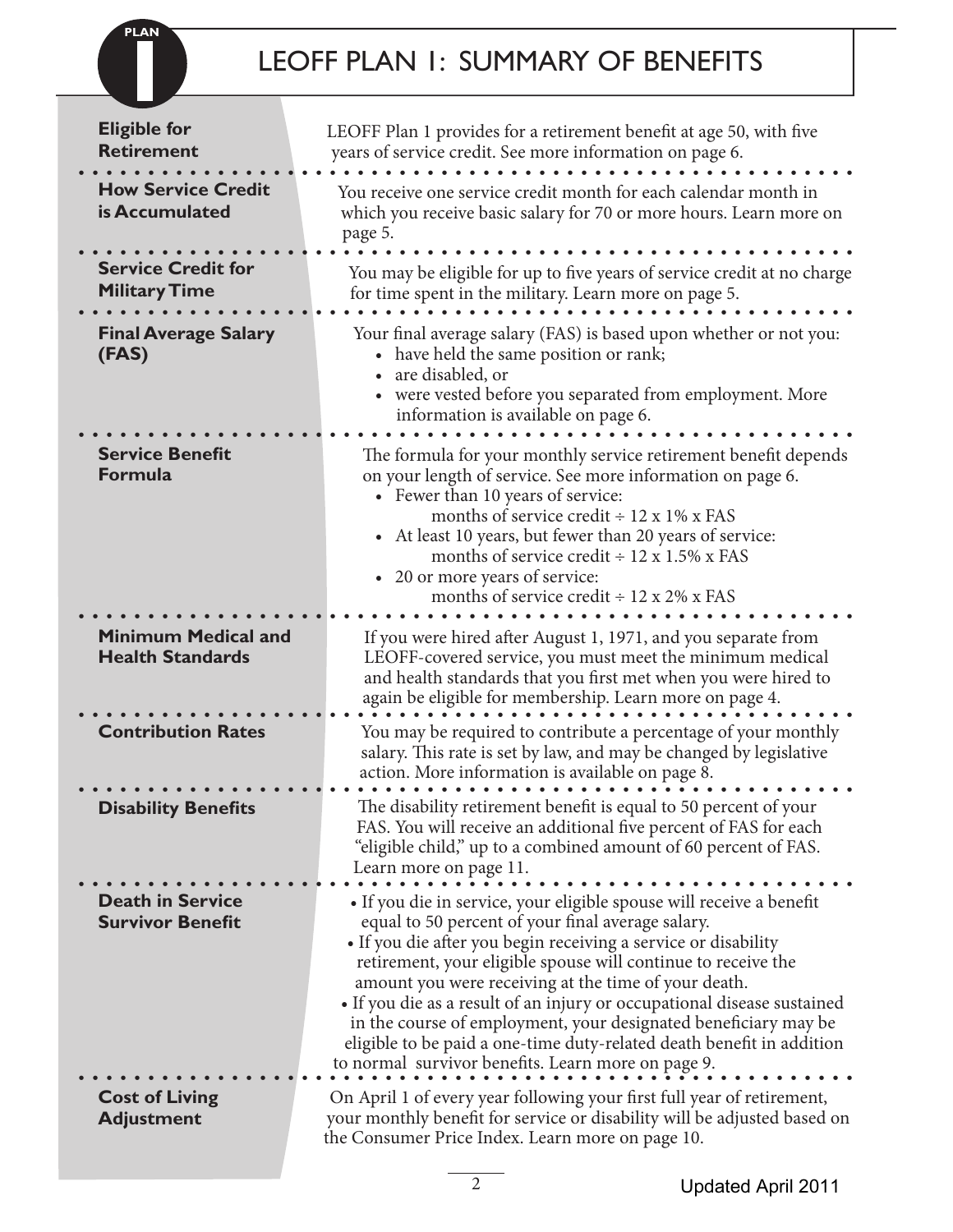

**T**his handbook describes your retirement benefits under Plan 1 of the Law Enforcement Officers' and Fire Fighters' Retirement System (LEOFF). The plan is designed to be an important source of income that along with Social Security benefits (if you are eligible), personal savings, and other investments, will help pay your living expenses when you retire.

### **Highlights**

- The plan provides a lifetime retirement benefit at age 50, with five or more years of service credit. See page 6.
- The plan provides disability leave, disability retirement and medical benefits if you meet the requirements. See page 11.
- The plan provides survivor benefits if you meet the requirements. See page 8.
- You, your employer and the state may be required to contribute toward your future benefits. See page 8.

• Your contributions are refundable only if you leave LEOFF-covered employment as a fire fighter or law enforcement officer. If you withdraw your contributions, you lose your right to future benefits. You may restore your withdrawn contributions and reestablish your benefits under certain circumstances. You cannot withdraw contributions made by the state or your employer. See page 8.

### **Complete the** *Enrollment* **and**  *Beneficiary Designation* **forms**

If you change LEOFF employers, your new employer will have you complete an *Enrollment Form*. The *Enrollment Form* provides the information needed to verify your eligibility for membership.

All new employees complete a *Beneficiary Designation* form. This form identifies the person(s) or entity that you wish to receive any benefits due from the retirement system in the event that you should die prior to retirement. You should update this form periodically if your personal situation changes. You can obtain a *Beneficiary Designation* form from either your employer or the Department of Retirement Systems (DRS).

#### **Summary Description**

3. . . . . . . . . . . . . . . . . . . . . . . . . . . . . . . . . . . . . . . . . . . . . . . . . . . . . . . . . . . . . . . . . The rules governing your benefits are contained in state retirement law. This handbook is a summary, written in non-legal terms. It is not a complete description of the law. If there are any conflicts between what is written in this handbook, and what is contained in the law, the applicable law will govern.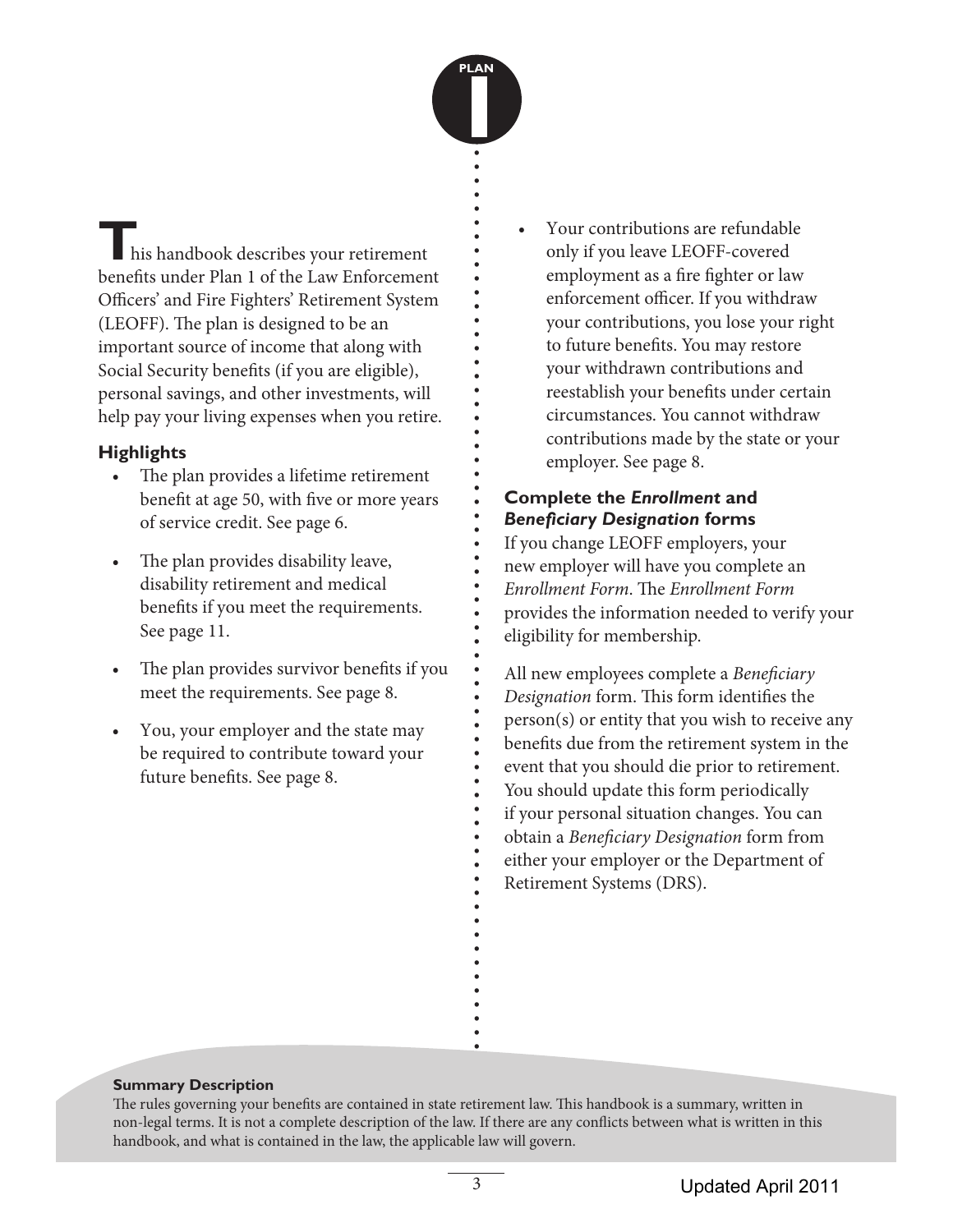# **Am I a member of the plan?**

Full-time law enforcement officers and fire fighters who were employed and established membership before October 1, 1977, are covered by LEOFF Plan 1.

#### **Law enforcement officers**

A law enforcement officer is any person who is commissioned and employed by an employer on a full-time, fully compensated basis as a county sheriff, deputy sheriff, police chief, city police officer, town marshal or deputy marshal. In some cases, directors of public safety and public safety officers may qualify if they are employed by cities or towns with populations of 10,000 or less.

City police are considered law enforcement officers only if they have been appointed to office, positions, or ranks specifically created and designated by city charter provision or by ordinance.

Excluded are:

- Noncommissioned persons serving in basically clerical or secretarial positions;
- Deputy sheriffs who have not passed a civil service examination for deputy sheriff; and
- Any person serving as a director of public safety or public safety officer in any city or town with a population of less than 10,000, if that person was receiving a LEOFF retirement allowance on July 25, 1993.

#### **Fire fighters**

A fire fighter is any person who is employed in a uniformed fire fighter position by an employer on a full-time, fully compensated basis, and as a consequence of such employment, has the legal authority and responsibility to direct or perform fire protection activities that are required for and directly concerned with preventing,

controlling and extinguishing fires. This includes supervisory fire fighter personnel.

Fire protection activities may include incidental functions such as housekeeping, equipment maintenance, grounds maintenance, fire safety inspections, lecturing, performing community fire drills and inspecting homes and schools for fire hazards. These activities qualify as fire protection activities only if the primary duty of your position is preventing, controlling and extinguishing fires.

Excluded are:

- Fire fighters who have not completed a civil service examination for fire fighter where the employer requires such examination; and
- Volunteer or resident volunteer fire fighters.

### **LEOFF-covered employers**

A covered employer is the legislative authority of any city, town, county or district or the elected officials of any municipal corporation that employs any law enforcement officer and/ or fire fighter in the state of Washington.

### **Minimum medical and health standards**

If you were first hired as a law enforcement officer or fire fighter after August 1, 1971, you were required to meet minimum medical and health standards in order to become a member of the plan. If you separate from LEOFFcovered service, you will be required to meet these standards again to be eligible for plan membership.

The medical examination required to determine whether you meet the standards is to be administered by a physician appointed by your local city or county disability board and paid for by your employer. The standards govern admission to the plan only; they are not employment standards.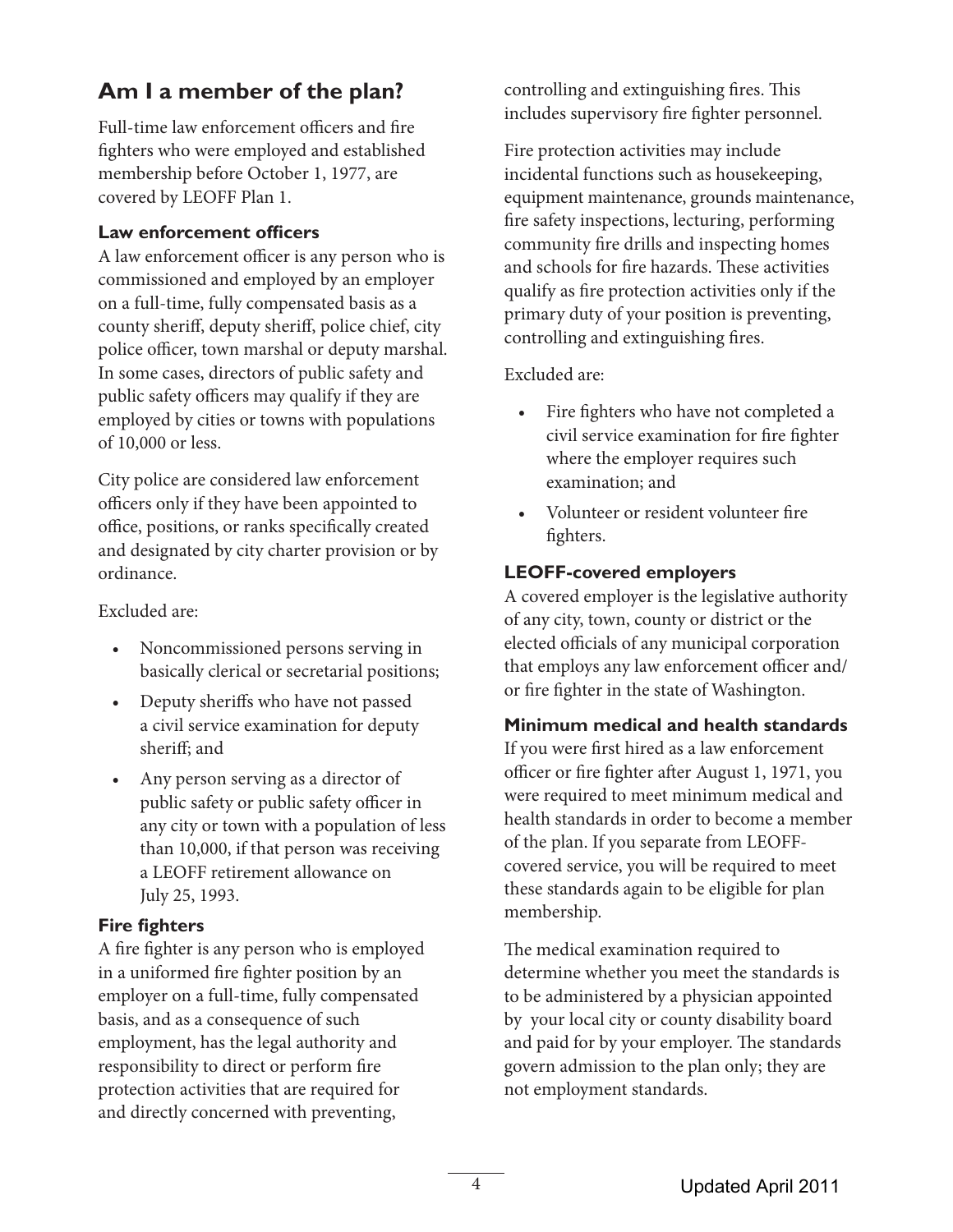Elected sheriffs and appointed police and fire chiefs are exempt from the age requirement specified in the standards.

You are not required to meet the standards if you:

- Were employed as a law enforcement officer or fire fighter on or before August 1, 1971,
- Are reemployed in a LEOFF-covered position within six months of termination.
- Are reinstated following disability leave, disability retirement or an authorized leave of absence, or
- Terminate service retirement status by returning to work.

If you re-enter LEOFF-covered employment and are denied Plan 1 membership because you do not meet the minimum medical and health standards when required to do so, you must become a member of Plan 2. If this happens to you, DRS will send you information about your membership status and your appeal rights.

# **How is my service counted?**

The amount of your service retirement benefit depends on your time in service and your final average salary (FAS). Service that counts toward determining your benefit is called service credit.

Service credit is provided for service you render as a fire fighter or law enforcement officer:

- After establishing membership in LEOFF Plan 1; and
- Before March 1, 1970, if you rendered the service to an eligible employer, were required to transfer to LEOFF; and

—Your service was creditable under the provisions of the prior act, or

— Your eligible employer did not provide retirement benefits.

You receive a month of service credit for each calendar month in which you receive basic salary for 70 or more hours. No more than one month of service credit may be obtained during any calendar month, even if you receive basic salary for more than 70 hours from each of two employers in a month. Years of service credit are calculated by dividing the total months of service credit by 12.

### **EXAMPLE**

#### **Calculating service credit**

Suppose you were hired November 1, 1968, and worked until May 15, 2000, when you retired at age 52. In your final month of employment, you received basic salary for 80 hours. Your service credit would be as follows:

| <b>Prior Service</b>                | <b>Months</b> |
|-------------------------------------|---------------|
| November 1968 through December 1968 |               |
| January 1969 through February 1970  | 14            |

#### **Membership Service**

| March 1970 through December 1970   | 10  |
|------------------------------------|-----|
| January 1971 through December 1999 | 348 |
| January 2000 into May 2000         | 5   |
| Total service credited with LEOFF  | 379 |

379 months  $\div$  12 months = 31.58 years of service credit

### **Other credited service**

You may also receive service credit for the following:

• Military service:

— Up to five years of military service if you were employed as a law enforcement officer or fire fighter, and your employment was interrupted by entering the armed services and you returned to active membership following honorable discharge.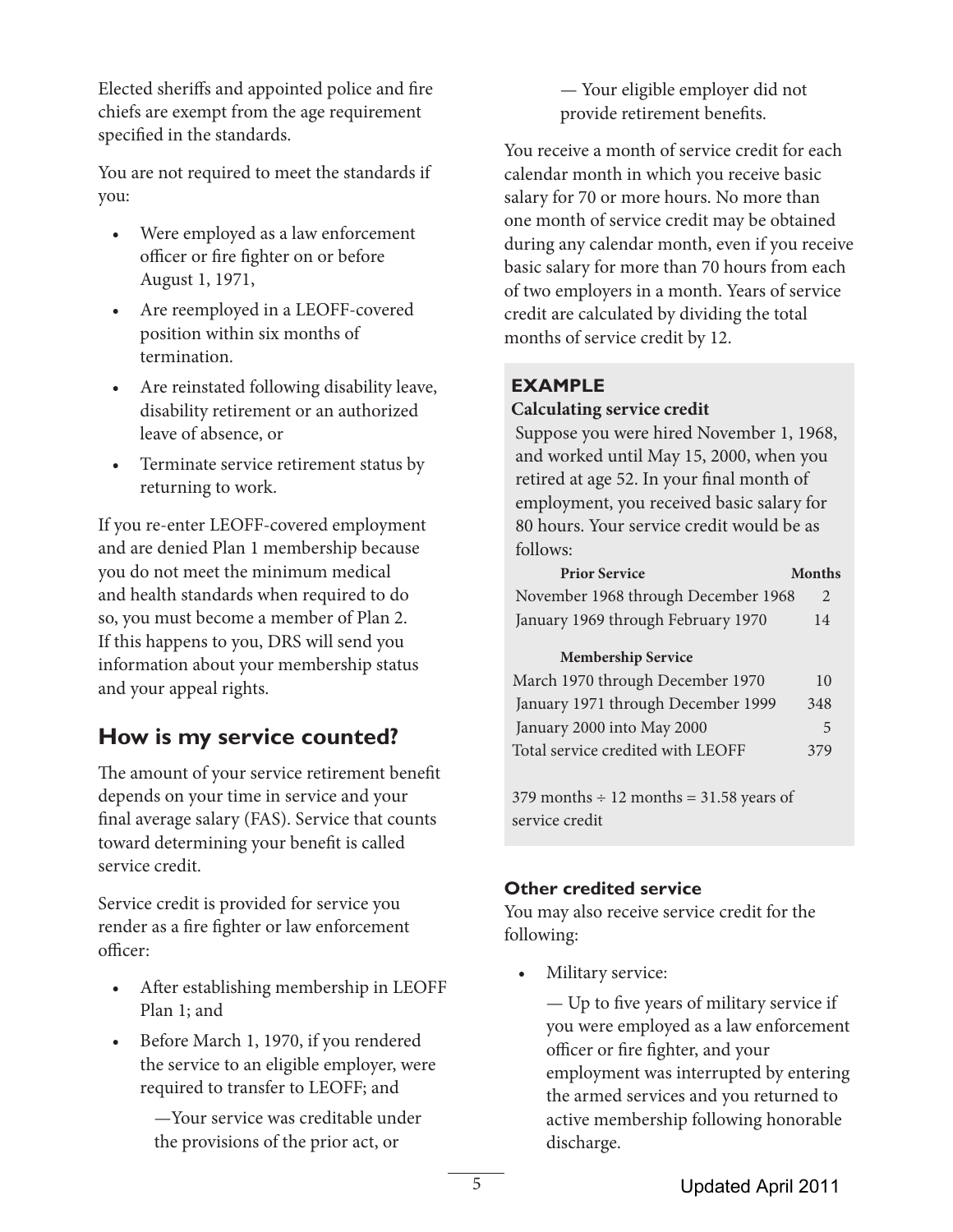- Periods of suspension lasting up to 30 days,
- Periods of disability leave, and
- Any period while on disability retirement, after you return to LEOFFcovered service.

### **Vesting**

When you have five or more service credit years, you have a vested right to a retirement benefit at age 50. Vesting means you have earned the right to a future benefit, even if your covered employment ends. However, if you withdraw your contributions and terminate your membership, you give up your right to retirement benefits.

### **EXAMPLE**

### **Vested benefit**

Supposed you leave LEOFF employment at age 46 with 15 years of service credit. If you do not withdraw your contributions, you will be entitled to a retirement benefit when you reach age 50. This benefit is based on your service credit and final average salary as of the date you left your LEOFF employment.

### **What is my service retirement benefit?**

### **Eligibility, age and service requirements**

Your service retirement benefit depends on your final average salary (FAS) and your service credit years at retirement. You are eligible to retire at age 50 if you have at least five years of service credit.

When you meet the age requirement, retirement benefits are payable from the first day following your separation from service.

If you established membership in LEOFF on or after February 19, 1974, your service retirement benefit is limited to 60 percent of your FAS. *Note*: Due to legislative action this 60 percent limit will no longer apply to retirements commencing on or after July 1, 2006.

### **Mandatory retirement**

Some members are subject to the plan's provision for mandatory retirement at age 60. If your employer tells you that you must retire at age 60, call DRS immediately and ask for a copy of DRS Notice No. 83-001.

### **Benefit formula**

The formula for your monthly service retirement benefit varies according to your length of service.

If you have fewer than 10 years of service:

Months of service credit

÷ ÷ ÷ ÷ ÷ ÷ ÷ 12 **x**  1 percent **x** Final average salary

If you have at least 10 but fewer than 20 years of service:

Months of service credit ÷ ÷ ÷ ÷ ÷ ÷ ÷ 12 **x**  1.5 percent **x** Final average salary

If you have 20 or more years of service:

Months of service credit ÷ ÷ ÷ ÷ ÷ ÷ ÷ 12 **x**  2 percent **x** Final average salary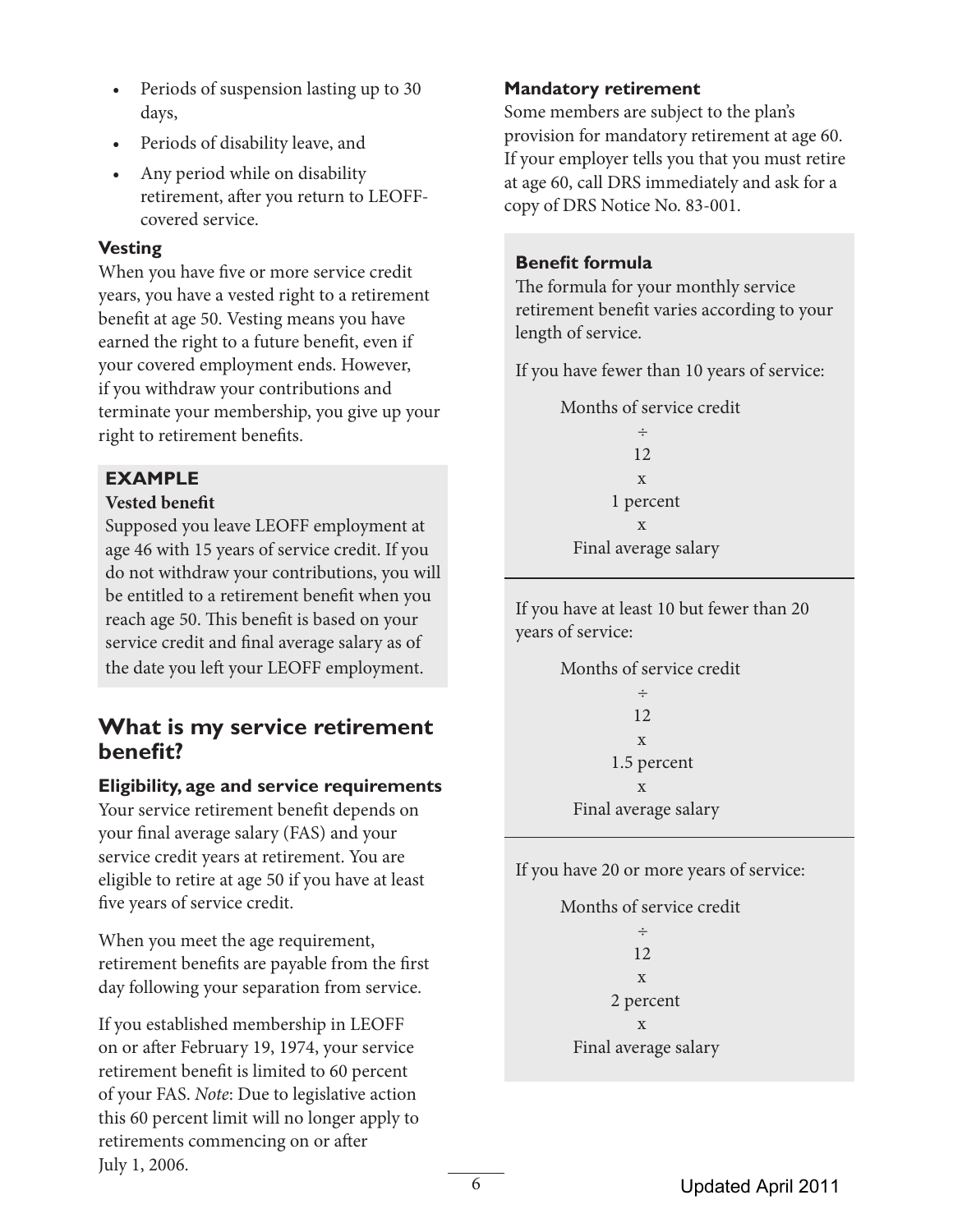Your final average salary is determined as follows:

- If you have held the same position or rank for at least 12 months preceding retirement, it is the basic salary for that position or rank at the time of retirement.
- If you have not held the same position or rank for at least 12 months, it is the monthly average of your highest-paid 24 consecutive months within your last 10 years of credited service.
- If you are disabled, it is your basic salary at the time of disability retirement.
- If you are a vested member who separated from employment before becoming eligible to retire, it is your basic salary at the time you left service.

#### **Example Service retirement**

Suppose you retire at age 50 with 26 years and seven months (319 months) of service credit. Your final average salary is \$4,500. Your monthly benefit will be \$2,392.52. Here is how it is calculated:

319 months  $\div$  12 x 2.0% x \$4,500 319 months  $\div$  12 = 26.583 years 26.583 years x 2.0% = .53167 .53167 x \$4,500 = **\$2,392.52**

### **Benefits from a prior system**

If you were working as a law enforcement officer or fire fighter before March 1, 1970, and you were making contributions to another retirement system in Washington, you retain your benefit rights under the prior pension system even though your membership was transferred to LEOFF. When you retire for service or disability, your benefit will be calculated in two ways:

- As a member of LEOFF Plan 1, and
- As a member of the prior pension system as though you did not transfer.

If your benefit under the prior pension system is greater than your benefit from LEOFF, you will receive your LEOFF entitlement from LEOFF and you will receive the excess from:

- Your former employer; or
- The Public Employees' Retirement System (PERS), if you prior membership was in that system.

# **Can I purchase additional service credit when I retire?**

When you retire, you may purchase additional service credit that would provide you a lifetime increase to your monthly benefit. You may purchase from one to 60 months in whole month increments. The purchased additional service credit may not be used to qualify for retirement. You must submit the *Request to Purchase Additional Service Credit* form to DRS at the same time you submit your retirement application.

The amount your benefit would increase is determined by the number of months you purchase and your final average salary (FAS). The formula used is:

> Months of Service Purchased  $\div$  12 x 2% x FAS = Monthly Increase

The cost to purchase additional service credit is determined by the annuity factor (AF) for your age at retirement and the monthly increase amount. The formula used is

Monthly Increase  $\div$  AF = Cost to Purchase

For more information, review the DRS publication *Purchasing Additional Service Credit* available on the DRS website. You may also calculate your own estimate of monthly increase and cost by accessing your own account using the *Online Account Access* application. Once you are in your account, select the *Purchasing Service* link.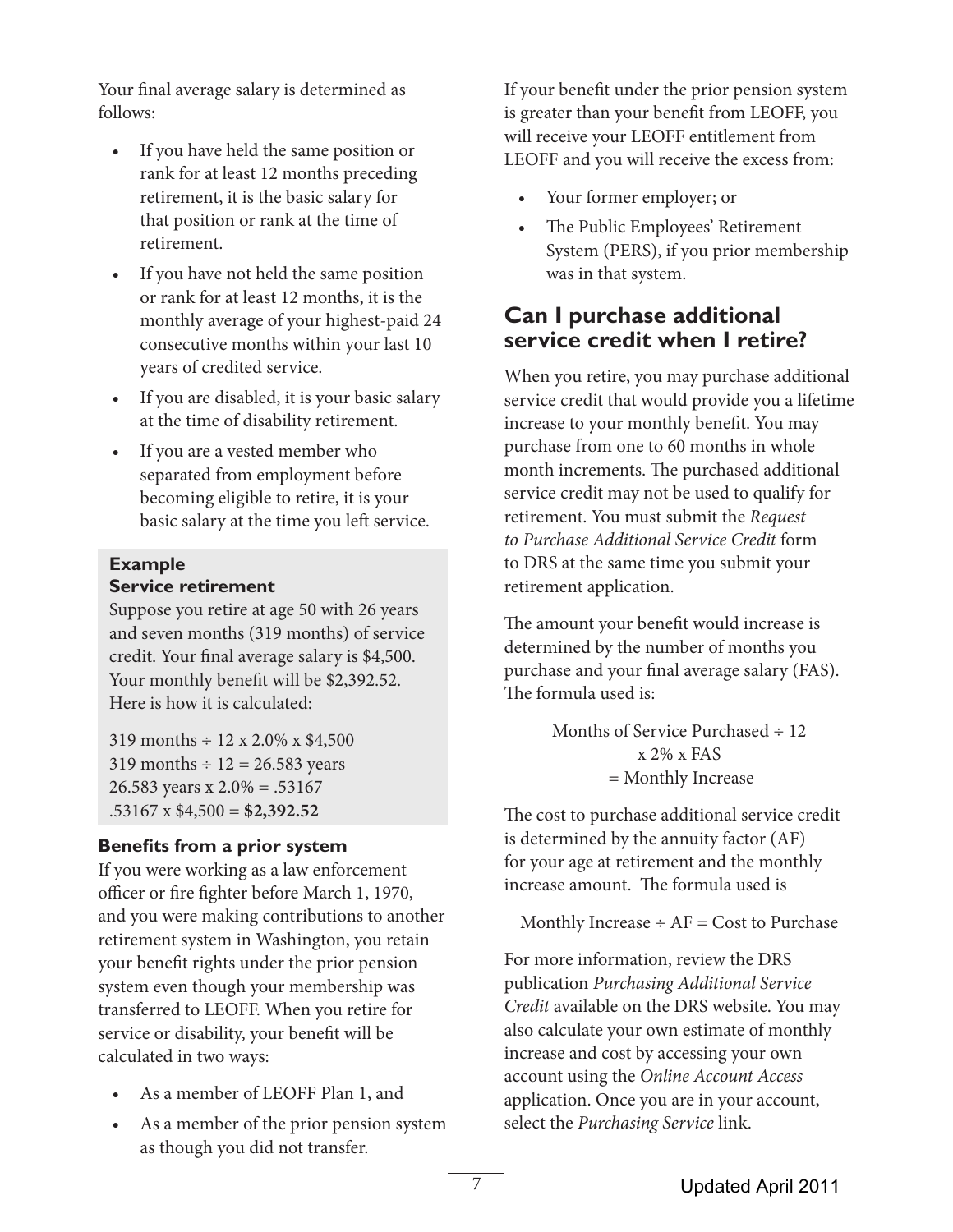# **Who pays for my benefits?**

### **Defined benefit plan**

Your future benefits are funded by contributions made by you, your employer and the state during your period of membership and the investment earnings from those contributions. These contributions are held in trust and invested by the State Investment Board.

Your plan is a 401 (a) defined benefit plan. This means that at retirement you will receive a benefit based on your service credit and final average salary. The amount of your contributions will not be a factor in calculating your retirement benefit.

### **Your contributions**

You may be required to contribute a percentage of your basic salary to LEOFF. A payment is basic salary if it is part of the monthly rate of salary or wages attached to your position. Longevity pay may be included in basic salary. Other special salary and wages are not part of the basic monthly rate, and do not qualify as basic salary.

If you are required to contribute, your contribution is deducted from your paycheck each pay period and forwarded to LEOFF. Some employers, at the option of the employer, deduct your contributions before calculating federal income taxes. This defers payment of the taxes until you or your beneficiary receives the money as either a benefit or a refund.

Your accumulated contributions are the contributions you make to LEOFF plus the interest added to your account by DRS.

The member contribution rate is set by law and may be changed by legislative amendment. For information about withdrawing your contributions, see page 12.

### **Loans, attachments and assignments of contributions**

Because the plan is designed to provide retirement income and disability benefits, you may not borrow from or against your contributions. See page 14 for more information about attachments and assignment of benefits.

# **What benefits do my survivors receive?**

### **Eligible spouse**

To be eligible for a survivor benefit, your spouse must have been married to you:

- At the time of your death in service, or
- For one year prior to your service or disability retirement, or
- For one year before you separated from service, if you die as a vested member with 20 or more years of service credit, or after becoming eligible for the vested benefit.

There may be other circumstances in which a not eligible spouse may receive a survivor benefit. See "Benefit to a not otherwise eligible spouse" on page 9.

### **If you die after retirement Benefits to eligible spouse:**

If you die after you begin a service or disability retirement, your eligible surviving spouse will continue to receive the amount you were receiving at the time of death. The amount of your spouse's benefit may be increased by five percent of your FAS for each eligible child, to a maximum of 60 percent of your FAS.

If your children have a legal guardian, the increase for the children will be paid to the guardian. If you have created a trust for the children's benefit, the increase will be paid to the trust.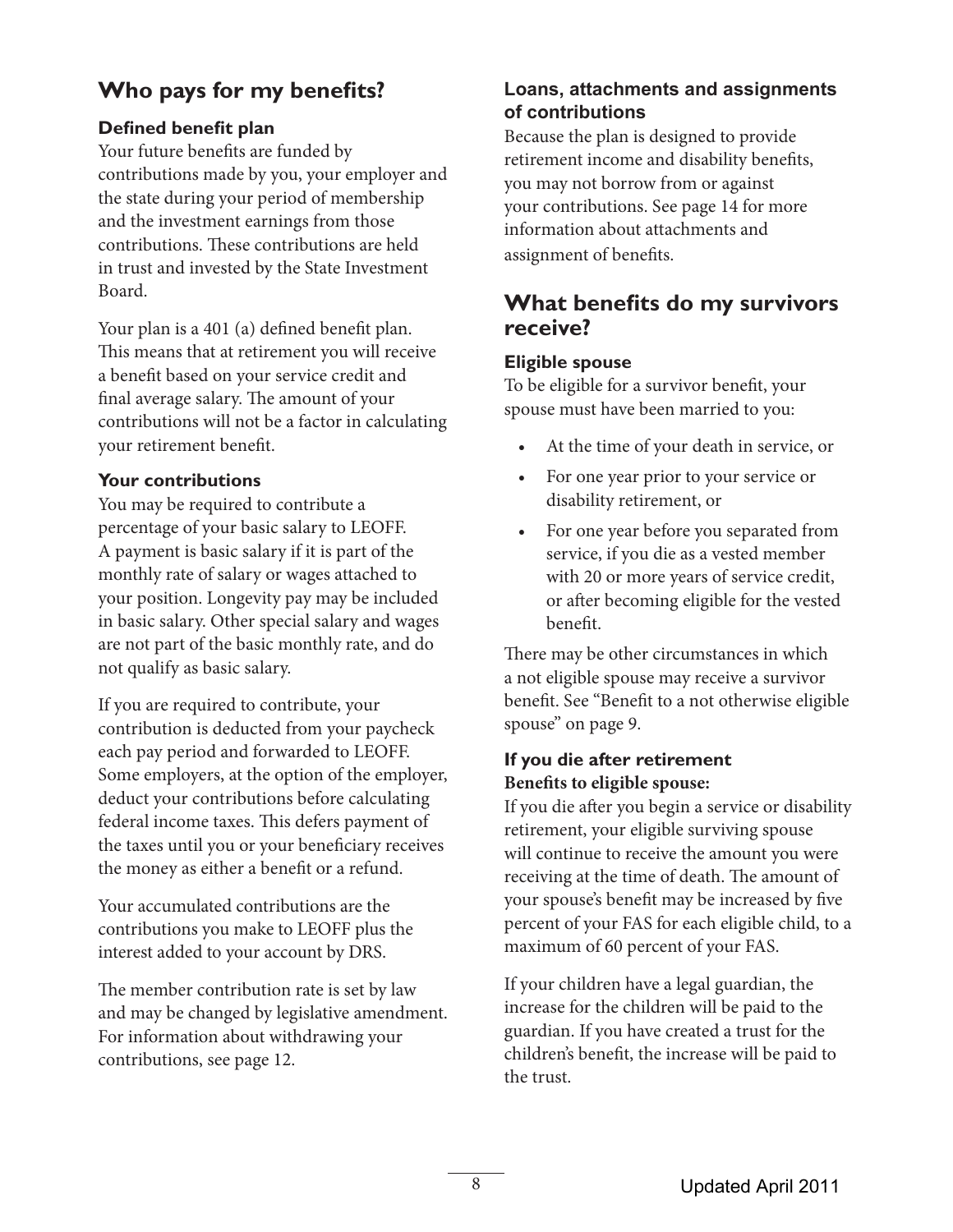### **Benefits to surviving children**

If there is no eligible surviving spouse, or the spouse receiving benefits dies, eligible children will receive benefits as follows:

- For one child, a benefit equal to 30 percent of your FAS will be paid.
- For each additional child, the benefit will be increased by 10 percent of your FAS, up to a maximum of 60 percent. This benefit is divided equally among the children.

Benefits will be paid to the children's guardian until the children are age 18. If, at age 18, a child is still eligible as defined on page 11, benefits will be paid directly to the child.

If you have created a trust for your children, benefits attributable to the children may be paid to the trust.

#### **If you die in service**

If you die while you are an active employee or while on authorized disability leave, your eligible spouse will receive a benefit equal to 50 percent of your FAS. The increase attributable to your eligible children, and the children's benefits if there is no spouse, are the same as the benefits for survivors of a retiree.

### **If you die in the line of duty**

If you die as an active member or disability retiree dies as a result of injuries sustained in the course of employment or if the death resulted from an occupational disease or infection that arose naturally and proximately out of their covered employment, and the Department of Labor and Industries has determined eligibility for the payment, DRS will pay a one-time duty-related death benefit to your beneficiary.

In addition, ongoing benefits received by your survivors may qualify for non-taxable status under federal and state law. Eligibility to receive benefit tax exemption will be determined by DRS.

### **If you die while vested, but not in service 20 or more years of service credit**

If you die after ending your employment with a covered employer, but before age 50, and you have 20 or more years of service credit, your eligible surviving spouse is entitled to a monthly benefit equal to the retirement allowance you would have received at age 50. Benefits for surviving children are the same as those described for survivors of a retiree.

#### **Fewer than 20 years of service credit**

If you have five or more years of service credit but fewer than 20 years, and you die after ending your employment with a covered employer, but before age 50, your eligible beneficiary will receive a refund of your accumulated contributions.

#### **When benefits begin**

Survivor benefits are payable from the day after your death.

### **Benefit to a not otherwise eligible spouse**

Retirees may provide a survivor benefit for a spouse who is not otherwise eligible, if they did not previously select a survivor option.

To add a surviving spouse benefit, you must:

- Make the selection during a one-year window that begins on the day of your first wedding anniversary and ends the day before your second anniversary;
- Provide DRS with a copy of your spouse's birth certificate and a copy of your marriage certificate; and
- File the correct and completed forms with DRS in a proper and timely manner.

You may select one of the following surviving spouse options:

• Joint and 100 percent: Under this option, you receive a benefit that is actuarially reduced. If your spouse survives you, the benefit amount remains the same and your spouse continues to receive it for his or her lifetime.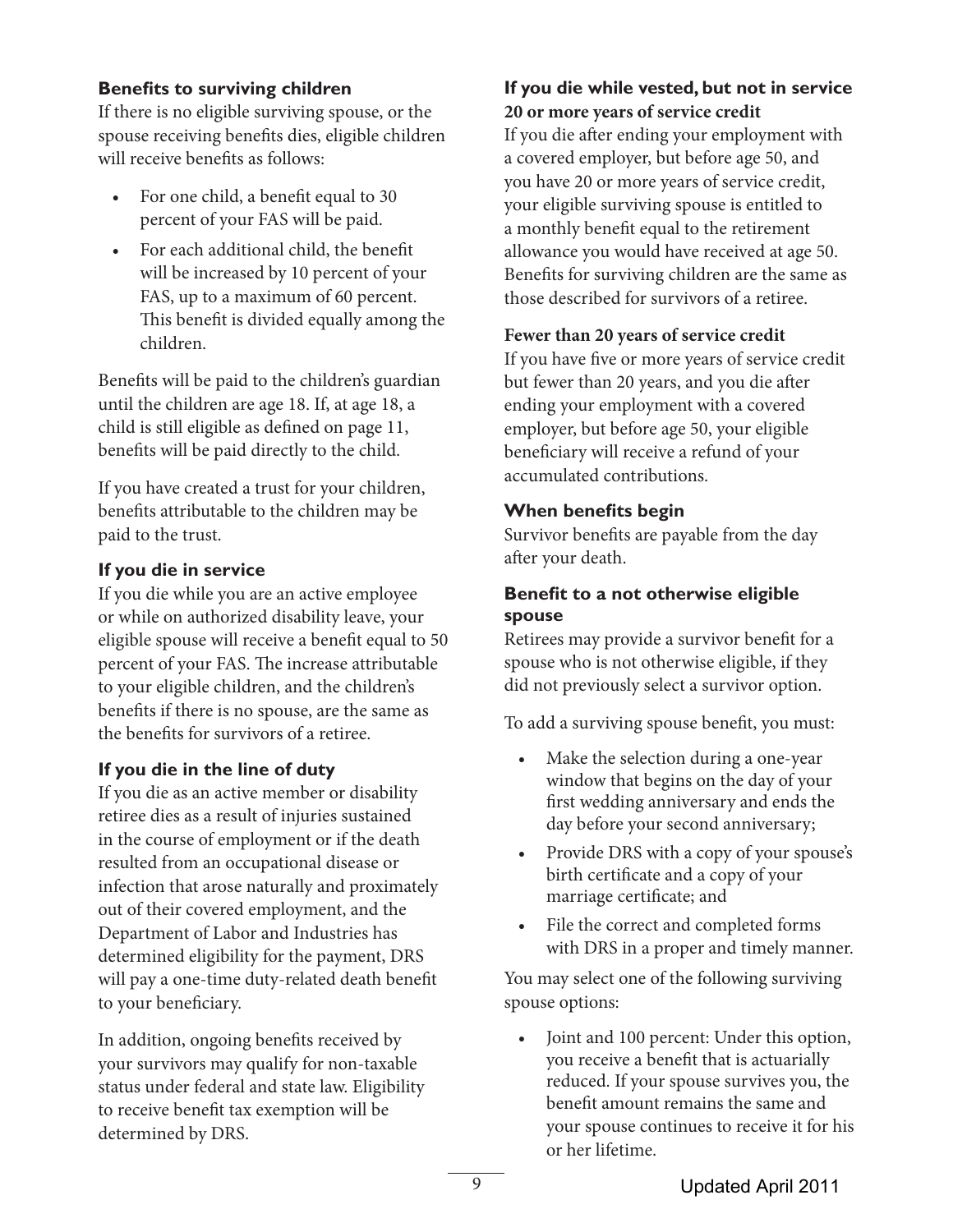- Joint and 50 percent: This option also provides a benefit that is actuarially reduced, but the reduction is smaller than the "Joint and 100 percent" option. If your spouse survives you, 50 percent of your benefit is paid to your spouse for his or her lifetime.
- Joint and 66.67 percent: This option also provides a benefit that is actuarially reduced. The reduction is smaller than the "Joint and 100 percent" option, but larger than the "Joint and 50 percent" option. If your spouse survives you, 66.67 percent of your benefit is paid to your spouse for his or her lifetime.

If you choose an option, your monthly benefit will be actuarially reduced on the first of the month after the month DRS receives notification of the change. Selecting a surviving spouse option will not affect any benefit paid to surviving children.

### **When benefits begin**

Survivor benefits are payable from the day after your death.

## **Can my benefit increase after I retire?**

On April 1 of every year following your first full year of retirement for service or disability, your monthly benefit will be adjusted by the percentage change, if any, in the Consumer Price Index.

Any benefit payable to your survivors will also be adjusted if the retirement has been in effect at least one year.

# **What are my medical benefits?**

#### **Local disability board**

Your local disability board administers the medical services provisions of the plan. The disability board decides whether medical services are necessary, determines "reasonable" cost and has authority to designate the

provider of the services. The disability board can deny medical benefits if it finds that the medical services are unnecessary or if it determines your illness or disability was brought on by dissipation or abuse.

### **Payment for medical services**

Your employer is required to pay for your necessary medical services whether you are an active member, on disability leave or retired from service or disability. Payments by your employer will be reduced by any amounts you receive or are eligible to receive under Workers' Compensation, Medicare, insurance provided by your LEOFF employer or another employer, other pension plan or any other similar source.

The amount of your service credit does not affect your eligibility for medical benefits if:

- You are on disability leave or disability retirement, or
- Your service retirement date with LEOFF is the day following your separation from LEOFF employment.

If you are not eligible to retire when you leave LEOFF employment, but you have at least 20 years of service credit and you have applied for optional vesting, you will be eligible for medical benefits when you begin receiving your LEOFF retirement benefit at age 50.

If you end your employment prior to age 50 and you have fewer than 20 years of service credit, you will not be eligible for medical benefits.

### **Medical examinations**

The disability board has authority to have you examined by a doctor it selects in order to determine the nature and extent of your illness or disability. If you refuse to be examined, you may lose your rights to medical benefits.

For more information on your medical benefits, contact your local disability board or your employer.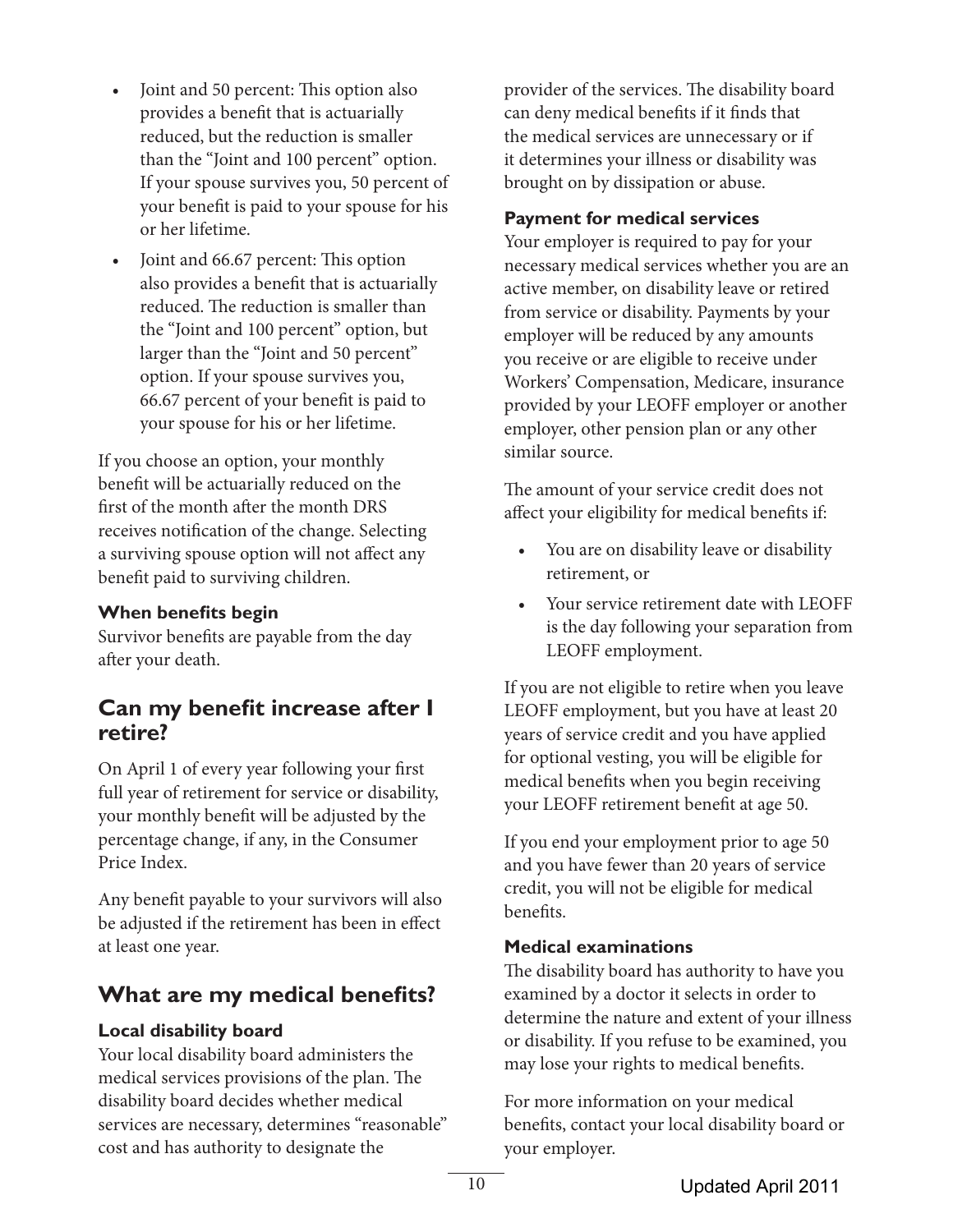# **What if I become disabled?**

### **Applying for benefits**

If you become disabled, regardless of your age or years of service credit, you may apply to your local disability board for disability retirement. Your application must be filed within one year of discontinuing your service. It is your responsibility to prove that you are disabled.

### **Disability leave**

If the disability board finds that you are physically or mentally disabled from performing your duties with average efficiency, you are entitled to:

- An allowance equal to your full monthly salary, payable for up to six months, and
- All other benefits normally provided to active employees.

If during the disability leave period, the disability board determines that you are no longer disabled, the board will cancel your disability leave and order you to be returned to duty.

### **Disability retirement benefit**

**Eligibility**. During the fifth or sixth month of disability leave, you will be examined by one or more physicians selected by the disability board. If the disability board then determines that you are still disabled, it will grant you a disability retirement benefit—subject to approval by DRS.

**Benefits**. Your base monthly disability retirement benefit is equal to 50 percent of your final average salary (FAS). You will receive an additional five percent of FAS for each "eligible child," up to a combined amount of 60 percent of FAS.

An "eligible child" is one who is unmarried, under 18 years of age, and:

- Is your natural child, or
- Was legally adopted or your legal ward before benefits are payable, or

Is a stepchild, if that relationship existed before benefits are payable. If your relationship with the child's parent ends due to divorce or death, the stepchild is no longer eligible under LEOFF law.

A child may continue to be eligible up to the age of 20 years and 11 months while unmarried and attending a school that is approved or accredited by the state in which it is located.

Your handicapped child may qualify as eligible regardless of age.

Benefits are payable from the day following expiration of disability leave until death or recovery from the disability. They are subject to federal income tax unless the disability was incurred in the line of duty. Contact DRS for more information.

**Medical examination**. Members who are under age 49 1/2 and are receiving disability retirement benefits, may be required to undergo semiannual medical examinations by a physician approved by the disability board. If an examination shows that a retiree under the age of 50 is no longer disabled for the performance of duties, disability benefits are to be canceled and the member is to be ordered by the disability board to be returned to duty. If this happens, you will be entitled to notice of the board's determination and a hearing before your benefits are canceled.

### **Disability appeal rights**

If your disability board denies your application for disability benefits or cancels your disability retirement benefit, you may appeal the board's decision to DRS. You must file the appeal within 30 days of when the disability board rendered its decision.

DRS does not have the authority to accept appeals from disability board decisions about medical services or the duty or non-duty status of a disability retirement.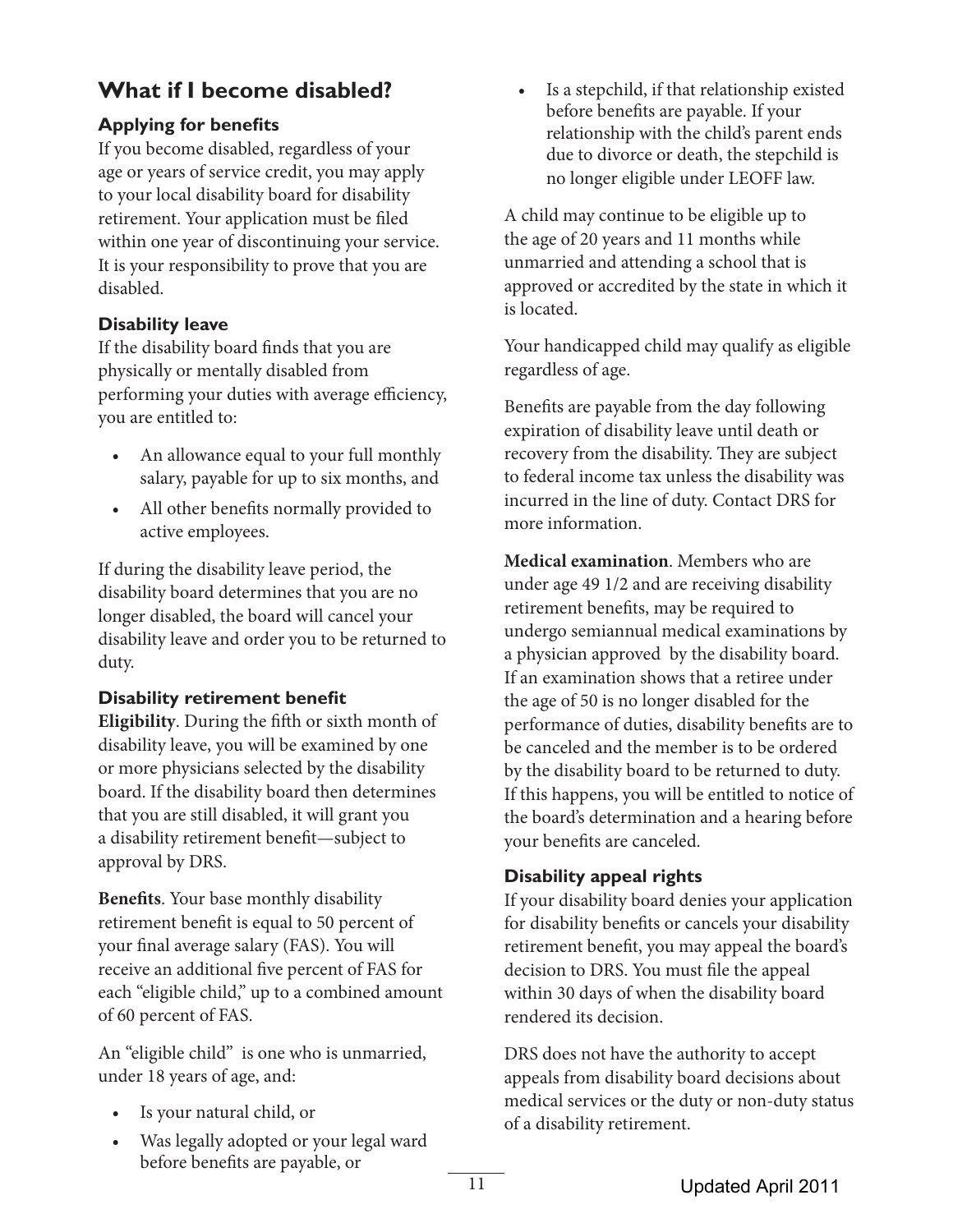If DRS reverses the disability board's decision to grant you a disability retirement benefit, DRS will send you a copy of the Order of Reversal, and will advise you of your appeal rights. If you have any questions about your appeal rights, contact DRS.

For more information about your disability benefits, read the DRS publications, LEOFF Plan 1 Disability Benefits and LEOFF Plan 1 Disability Board Guidelines. All LEOFF publications are available on the DRS website at www.drs.wa.gov.

# **What if I leave my LEOFF position?**

Leaving your current LEOFF-covered position before you retire may have an impact on your benefits. The nature of the impact depends on your age, final average salary and service credit when you leave LEOFF employment, and whether you withdraw your contributions from the plan. Contact DRS for more information before you leave your LEOFF position.

#### **Withdrawing your contributions**

If your LEOFF-covered employment ends, you may withdraw your accumulated contributions. You cannot withdraw contributions made by the state or your employer. This is the only circumstance in which a refund is permitted. Withdrawal of your contributions cancels all rights and benefits you have accrued in LEOFF, except as noted in "Restoring LEOFF service credit" below. You can learn more by reading *Withdrawal of Retirement Contributions*, a DRS information and application packet that is available by contacting DRS, from the DRS website or through your employer.

**You are not required to withdraw your contributions when you leave LEOFFcovered employment.** If you leave your contributions with LEOFF, your funds will continue to accrue interest and your service credit will be preserved for you in the event you return to LEOFF service.

If you leave a LEOFF-covered position and leave your contributions in the plan, please keep DRS informed of changes in your name, address and beneficiary.

### **Tax implications of withdrawing your contributions**

In general, federal law requires DRS to withhold 20 percent of the tax-deferred portion of lump sum payments for federal income tax unless the funds are transferred directly to another eligible retirement plan. Federal law may also require an additional 10 percent tax be withheld as an early withdrawal penalty if you are under age 50. You can find more about withholding penalties by reading *Withdrawal of Retirement Contributions,* a DRS information and application packet that is available from the DRS website.

DRS is required to report all lump-sum payments to the Internal Revenue Service (IRS). It is your responsibility to report the withdrawal on your tax return. For more information on this subject, contact the IRS or your tax advisor.

### **Restoring LEOFF service credit**

If you are reemployed in a LEOFF-covered position and you meet the minimum medical and health standards (if required), you may restore your service credit in Plan 1. To do so, you must repay the amount withdrawn within five years of returning to service, or before you retire, whichever comes first. Contact DRS to arrange a payment schedule. Payment must be completed by the deadline, or your service cannot be restored. No partial restorations can be allowed. You can learn more about restoration of service credit by reading the DRS publication, *Plan 1 Recovery of Withdrawn or Optional Service Credit.* If you miss the deadline, see "Purchasing service credit" on the next page.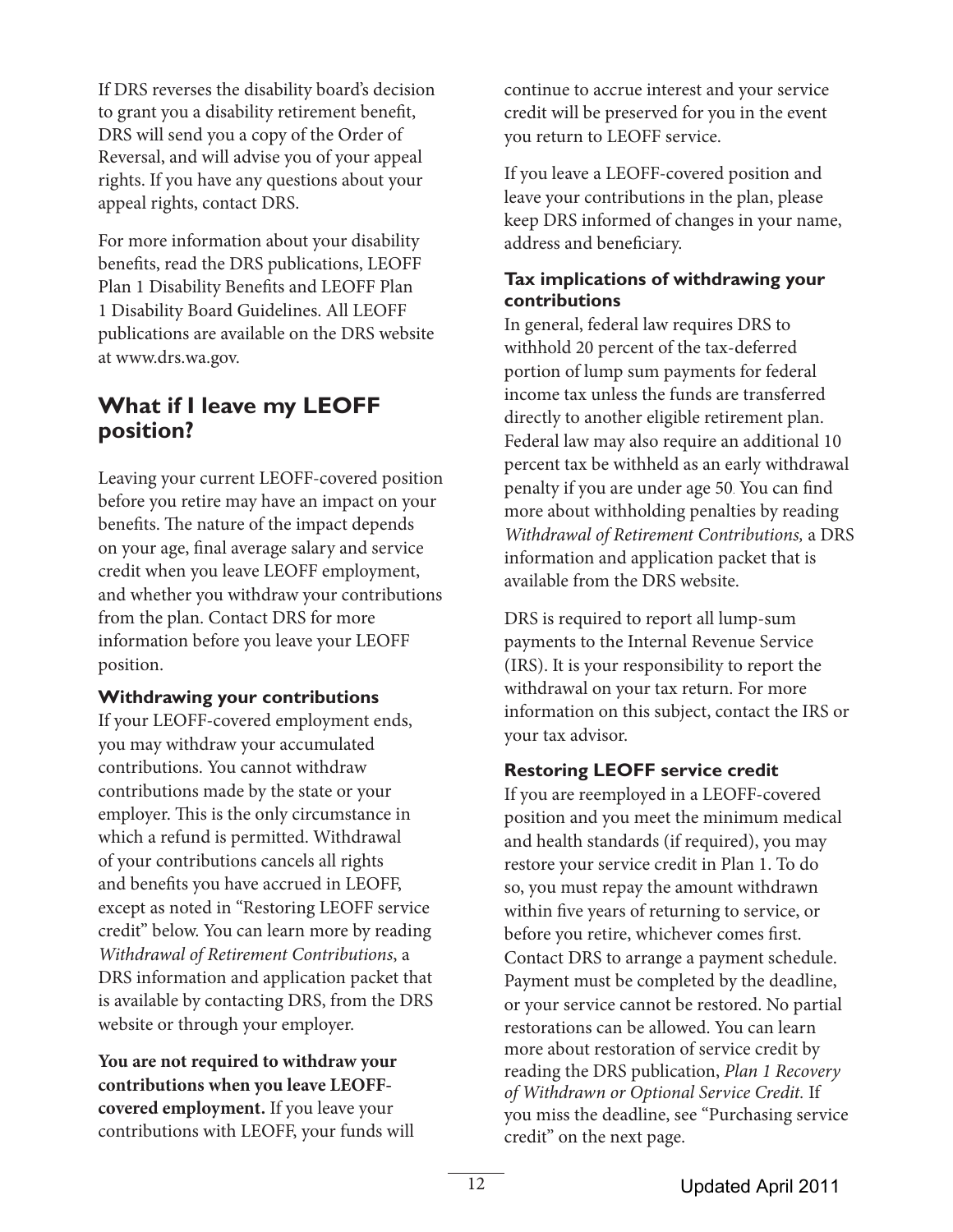If you are denied permission to return to Plan 1 membership because of failure to meet minimum medical and health standards, LEOFF will provide information about restoring your contributions for service credit in Plan 2.

### **Purchasing service credit**

It is still possible to purchase withdrawn or optional service credit after the statutory deadline for restoration has passed. The cost for purchasing service credit is considerably more expensive. You can learn more about purchase of service credit by reading the DRS publication, *Plan 1 Recovery of Withdrawn or Optional Service Credit*.

#### **Employment with another covered employer**

If your next position is LEOFF-covered, your membership and service credit will normally continue.

## **What if I return to work after I retire?**

If you return to full-time service as a fire fighter or law enforcement officer after you retire, your retirement benefit will be suspended and you will immediately resume your membership in LEOFF. When you retire again, your retirement benefit will be recalculated based on any changes in your service credit and final average salary.

For more information, read the DRS publication, *Thinking About Working After Retirement?*

# **When should I start planning for retirement?**

Planning for retirement is an ongoing process. The sooner you start, the more likely you are to enjoy a comfortable and successful retirement. Here is a simple thing you can do to help build your retirement plan:

- As early in your career as possible, attend one of DRS' Retirement Planning Seminars. These full-day sessions feature qualified speakers on a number of retirement subjects and are free of charge. The dates and locations for these seminars are announced in the member newsletter, *Retirement Outlook*, and on the DRS website.
- Because there are statutory limits on restoring contributions withdrawn from your state retirement plan, read the DRS publication *Plan 1 Recovery of withdrawn or optional service credit* and review the rules that apply to your situation.

### **As you get closer to retirement**

Consider the following:

- Contact the Social Security office periodically to review your file's accuracy. Call toll-free: (800) 772-1213. You can also obtain valuable information about Social Security and Medicare by visiting the Social Security website at *www.ssa.gov*.
- Read the IRS publication 575, *Pension and Annuity Income*, available on the IRS website at *www.irs.gov.*
- If you are within a year of your retirement date, request an estimate of your benefit from DRS. DRS will return a retirement application with your estimate.
- If you have spent time in the armed forces of the United States, contact DRS to determine if you are eligible to earn service credit for your military service.

#### **Applying for retirement**

You can complete the entire retirement process through the mail. See DRS contact information on page 15.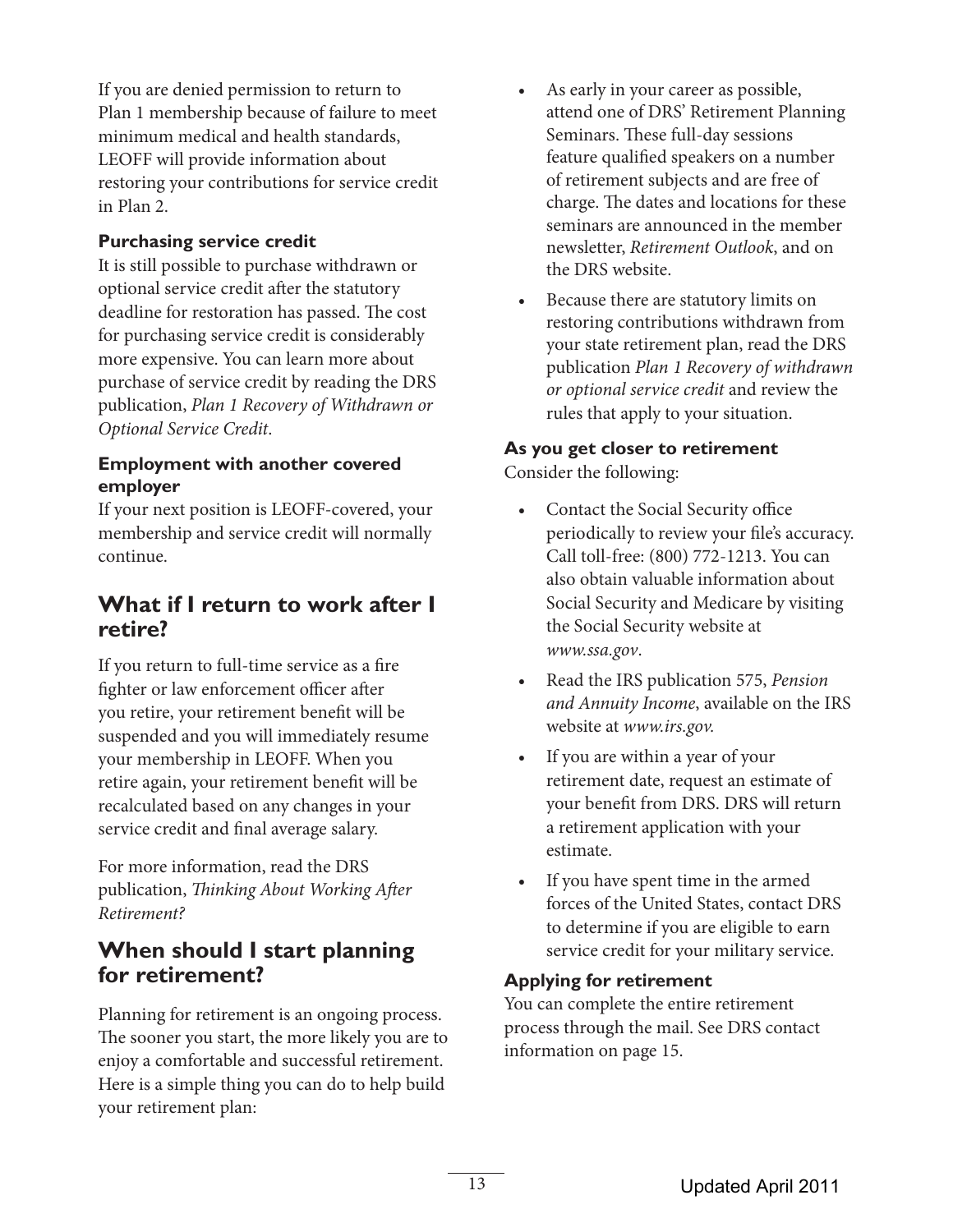# **Why does DRS need my Social Security number?**

Internal Revenue Code Sections 6041(A) and 6109 authorize DRS to request your Social Security number when you are conducting business with the agency.

- DRS will not disclose your Social Security number to anyone unless required by law.
- DRS uses your Social Security number as a reference number for tracking data about your retirement account, and to ensure that amounts disbursed under your account are properly reported to the IRS.
- The disclosure of your Social Security number to DRS is mandatory.

## **Taxation and assignment of benefits**

### **Federal income taxes**

If you retire with a Plan 1 duty disability retirement benefit, your benefit is not subject to federal income tax and this section does not apply to you. If you are not a Plan 1 duty disability retiree, most of your retirement benefit will be subject to federal income tax. The only portion that is exempt from tax is the part that was taxed before it was contributed.

After you retire, DRS will notify you of the portion of your contributions that has already been taxed. The IRS refers to this taxed amount as your cost. You must complete a W4-P form to tell DRS how much of your benefit should be withheld for taxes. If you do not, DRS will follow IRS rules requiring withholding as if you are married and claiming three exemptions. It is your responsibility to declare the proper amount of taxable income on your income tax return.

### **Assignment and attachment of benefits**

Retirement benefits are not generally subject to assignment or attachment. However, payments received by you in the form of retirement benefits or as a refund of your contributions may be subject to payment of court and administrative orders for spousal maintenance and child support, or payment of any orders authorized by federal law.

DRS is authorized to divide pensions between members and ex-spouses based upon court-ordered property division. If the divorce decree complies with the applicable law, DRS will send the property division payments directly to the ex-spouse. For more information, read the DRS publication, *Can Legal Action Affect My Retirement Account?*  This publication is available on the DRS website at *www.drs.wa.gov*.

# **Administrative information**

### **Administration of the program**

The Law Enforcement Officers' and Fire Fighters' (LEOFF) retirement system is administered by DRS. The director of DRS is appointed by the governor.

### **Payment of retirement benefits**

Your retirement accrues from the day after you terminate employment or from the day after you reach age 50, if you are vested but not in service. Your benefit is paid at the end of each month and, in most cases, can be deposited directly in your bank or credit union account.

### **Benefit adjustments**

If you receive an overpayment of your retirement benefit or withdrawal, DRS will require that the overpayment be repaid. If there is an underpayment, DRS will correct the error and pay you in full.

### **Petitions and appeals**

If your appeal pertains to a disability, see page 11. In all other cases, under DRS internal review procedures, appeals begin as petitions. You may challenge a decision of a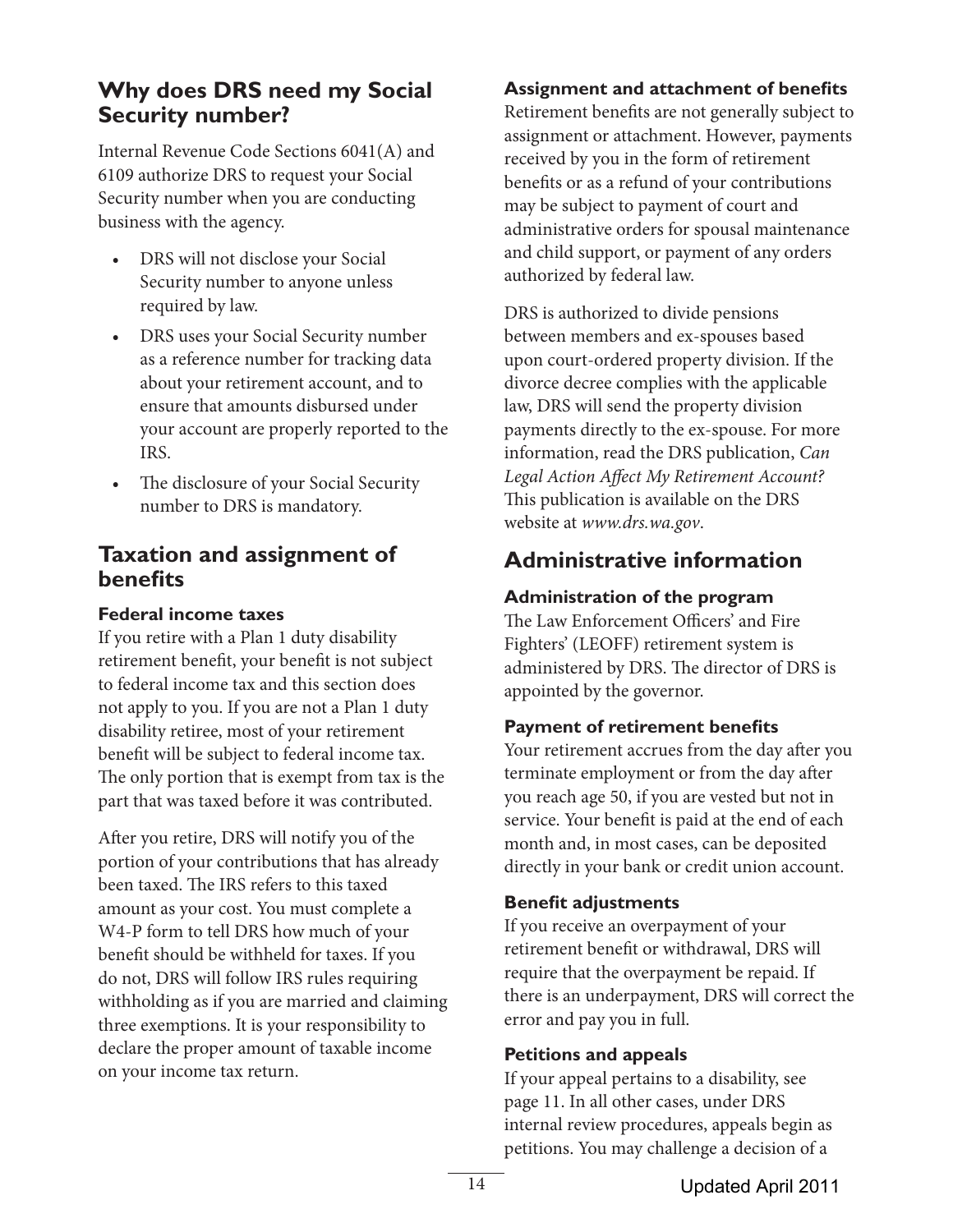DRS administrator by filing a petition within 120 days of your receipt of the decision. A petition will be reviewed by the DRS Petitions Examiner.

To file a petition, complete and submit a detailed statement that includes:

- The relief you are requesting;
- The facts relating to your petition; including any relevant documents or sworn statements which support your request for relief;
- The legal basis for your petition, including any relevant legal provisions or precedents;
- The name and address of your legal counsel, if you choose to be represented; and
- Your name, address, Social Security number and signature.

The Petitions Examiner will ask for relevant information from the involved parties. Usually, this means you, DRS and possibly your employer. After review, the Petitions Examiner will enter a written decision and mail that decision to you by certified mail.

If you are not satisfied with the petition decision, you may file an appeal within 60 days of receipt of the decision. Included with your petition decision will be information describing how to file an appeal. An appeal will be heard by either the DRS Presiding Officer or an administrative law judge.

# **Contacting DRS**

When you contact DRS about personal account information, be sure to include:

- Your Social Security number
- Your signature (for written correspondence).
- Your daytime telephone number.
- Your mailing address.
- The plan you need information about.

### **Mailing Address**

Department of Retirement Systems P.O. Box 48380 Olympia, WA 98504-8380

### **Telephone**

| TTY Line (hearing impaired) (360) 586-5450 |  |
|--------------------------------------------|--|
| Toll-Free TDD Number1 (866) 377-8895       |  |

### **E-mail Address**

*recep@drs.wa.gov*

Warning: Electronic mail messages on the Web may not be secure. Your message may not be confidential. It may be possible for other people to read your e-mail message.

### **Website**

*www.drs.wa.gov*

The DRS website contains the most recent edition of this handbook and other member publications for LEOFF and other DRSadministered systems. The website also includes:

- Online access to your account, allowing you to review information such as your account balance, employment history, beneficiary information, and annual statements.
- Retirement planning checklist
- Recent issues of the newsletter, *Retirement Outlook*.
- Information about recent retirementrelated legislation.
- A variety of other information of interest to retirement system members and public employers in Washington State.